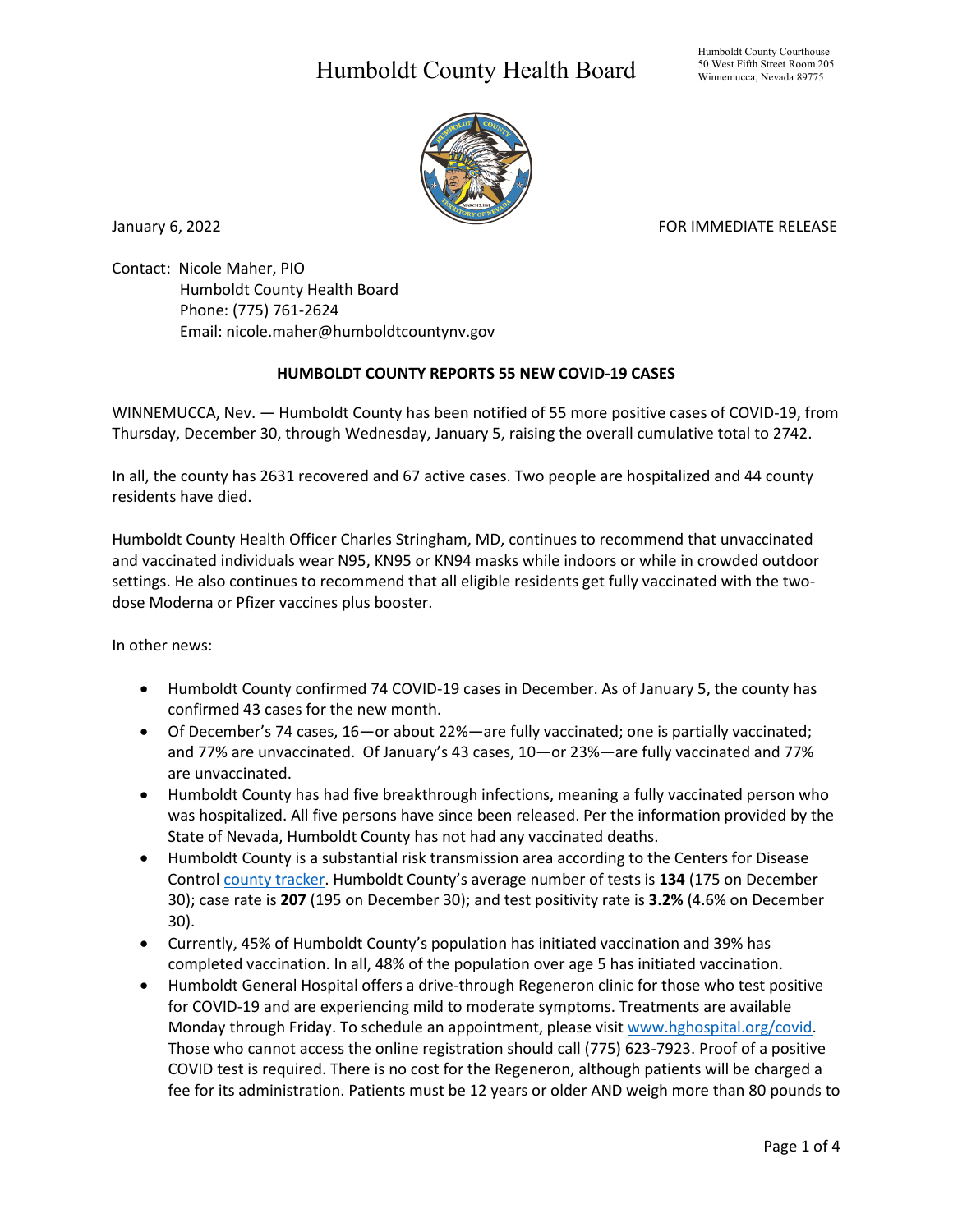participate.

- Humboldt General Hospital has a COVID-19 medical provider on staff that is available to meet with those seeking to prevent COVID, those who have tested positive for the virus, and those who continue to experience the lingering effects of COVID illness. To make an appointment, please call (775) 623-5222, ext. 1379. The clinic is located at 51 E. Haskell Street in the building adjacent to the drive-through COVID-19 screening clinic.
- Pfizer vaccines for 5- to 11-year-old children have been approved and are now available through Humboldt County Community Health. Please call (775) 623-6575 to make an appointment.
- Booster doses of the COVID-19 vaccine are now available for all populations age 12 and older. Recipients of the two-dose Moderna and Pfizer vaccines should receive a booster six months or five months (respectively) following their second shot; recipients of the single-dose Johnson & Johnson vaccine should receive a booster two months following their vaccination.

| Case # | <b>Gender</b> | <b>Age Range</b> | <b>Contact</b>      | <b>Status</b>  |
|--------|---------------|------------------|---------------------|----------------|
| 2688   | Man           | 70s              | Under investigation | Self-isolating |
| 2689   | Man           | 40s              | Under investigation | Self-isolating |
| 2690   | Man           | 30 <sub>s</sub>  | Under investigation | Self-isolating |
| 2691   | Woman         | 30 <sub>s</sub>  | Under investigation | Self-isolating |
| 2692   | Man           | 20s              | Under investigation | Self-isolating |
| 2693   | Woman         | 20s              | Under investigation | Self-isolating |
| 2694   | Man           | 20s              | Under investigation | Self-isolating |
| 2695   | Woman         | 30 <sub>s</sub>  | Under investigation | Self-isolating |
| 2696   | Woman         | 20s              | Under investigation | Self-isolating |
| 2697   | Man           | 20s              | Under investigation | Self-isolating |
| 2698   | Woman         | 20s              | Under investigation | Self-isolating |
| 2699   | Man           | 60s              | Under investigation | Self-isolating |
| 2700   | Man           | 20s              | Under investigation | Self-isolating |
| 2701   | Man           | 30 <sub>s</sub>  | Under investigation | Self-isolating |
| 2702   | Man           | 80s              | Under investigation | Self-isolating |
| 2703   | Woman         | 30 <sub>s</sub>  | Under investigation | Self-isolating |
| 2704   | Female        | Teen             | Under investigation | Self-isolating |
| 2705   | Male          | Teen             | Under investigation | Self-isolating |
| 2706   | Woman         | 40s              | Under investigation | Self-isolating |
| 2707   | Woman         | 40s              | Under investigation | Self-isolating |
| 2708   | Male          | Child            | Under investigation | Self-isolating |
| 2709   | Female        | Child            | Under investigation | Self-isolating |
| 2710   | Man           | 30 <sub>s</sub>  | Under investigation | Self-isolating |
| 2711   | Male          | Child            | Under investigation | Self-isolating |
| 2712   | Male          | Child            | Under investigation | Self-isolating |
| 2713   | Man           | 50s              | Under investigation | Self-isolating |
| 2714   | Man           | 50s              | Under investigation | Self-isolating |
| 2715   | Woman         | 60s              | Under investigation | Self-isolating |
| 2716   | Woman         | 50s              | Under investigation | Self-isolating |
| 2717   | Man           | 60s              | Under investigation | Self-isolating |

Brief summary information of Humboldt County's latest cases follows: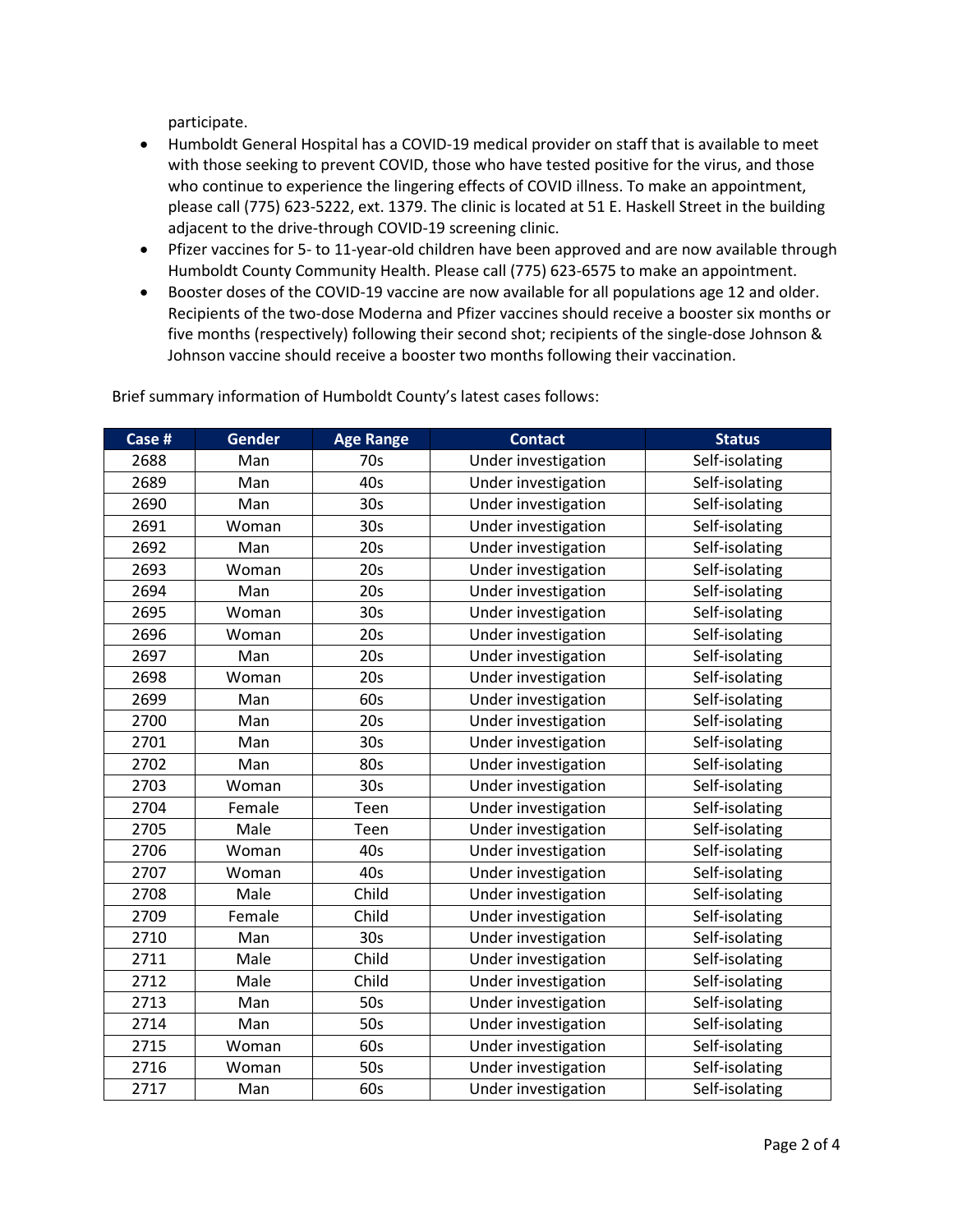| Case # | <b>Gender</b> | <b>Age Range</b> | <b>Contact</b>      | <b>Status</b>  |
|--------|---------------|------------------|---------------------|----------------|
| 2718   | Woman         | 60s              | Under investigation | Self-isolating |
| 2719   | Man           | 40s              | Under investigation | Self-isolating |
| 2720   | Male          | Teen             | Under investigation | Self-isolating |
| 2721   | Male          | Teen             | Under investigation | Self-isolating |
| 2722   | Woman         | 60s              | Under investigation | Self-isolating |
| 2723   | Man           | 20s              | Under investigation | Self-isolating |
| 2724   | Female        | Child            | Under investigation | Self-isolating |
| 2725   | Woman         | 20s              | Under investigation | Self-isolating |
| 2726   | Woman         | 20s              | Under investigation | Self-isolating |
| 2727   | Man           | 30 <sub>s</sub>  | Under investigation | Self-isolating |
| 2728   | Woman         | 70s              | Under investigation | Self-isolating |
| 2729   | Male          | Child            | Under investigation | Self-isolating |
| 2730   | Man           | 30 <sub>s</sub>  | Under investigation | Self-isolating |
| 2731   | Man           | 20s              | Under investigation | Self-isolating |
| 2732   | Man           | 20s              | Under investigation | Self-isolating |
| 2733   | Male          | Child            | Under investigation | Self-isolating |
| 2734   | Man           | 70s              | Under investigation | Self-isolating |
| 2735   | Woman         | 40s              | Under investigation | Self-isolating |
| 2736   | Male          | Teen             | Under investigation | Self-isolating |
| 2737   | Male          | Child            | Under investigation | Self-isolating |
| 2738   | Female        | 20s              | Under investigation | Self-isolating |
| 2739   | Female        | Child            | Under investigation | Self-isolating |
| 2740   | Man           | 20s              | Under investigation | Self-isolating |
| 2741   | Female        | Teen             | Under investigation | Self-isolating |
| 2742   | Woman         | 40s              | Under investigation | Self-isolating |

The following vaccination opportunities are available to Humboldt County residents:

- **Ridley's Pharmacy** is offering the Moderna, Pfizer and Johnson & Johnson vaccines to Humboldt County residents age 12 and older. No appointment is necessary; drop by anytime between 9 a.m. and 6 p.m. Monday through Friday, not including holidays.
- **The Walmart Pharmacy** in Winnemucca is offering COVID-19 vaccines to all individuals age 5 and older, including boosters for persons age 16 and older. Vaccine type depends on age and availability. No appointment is necessary; go to the pharmacy drop-off window to ask for assistance.
- **The Community Health Nurse** is offering vaccination appointments to all individuals age 5 and older, including boosters for persons age 12 and older. Please call (775) 623-6575 to schedule.

Local COVID-19 information is available in Spanish [@CovidEspanol.](https://www.facebook.com/CovidEspanol) Humboldt County COVID-19 updates and information are available in English at [@HumboldtCountyNV,](https://www.facebook.com/humboldtcountynv) at [www.hcnv.us](http://www.hcnv.us/) and at The Humboldt [County Report.](https://spark.adobe.com/page/llU1h2xbgNKeR/)

Humboldt County has established a COVID-19 vaccine recorded information line in both English and Spanish. Call (775) 375-3200 to hear the latest about vaccine allocations, local distribution opportunities and changes as they occur. The line is updated with new information every Friday (not including holidays), or as needed. Information is also available by emailing [vaccine@humboldtcountynv.gov.](mailto:vaccine@humboldtcountynv.gov)